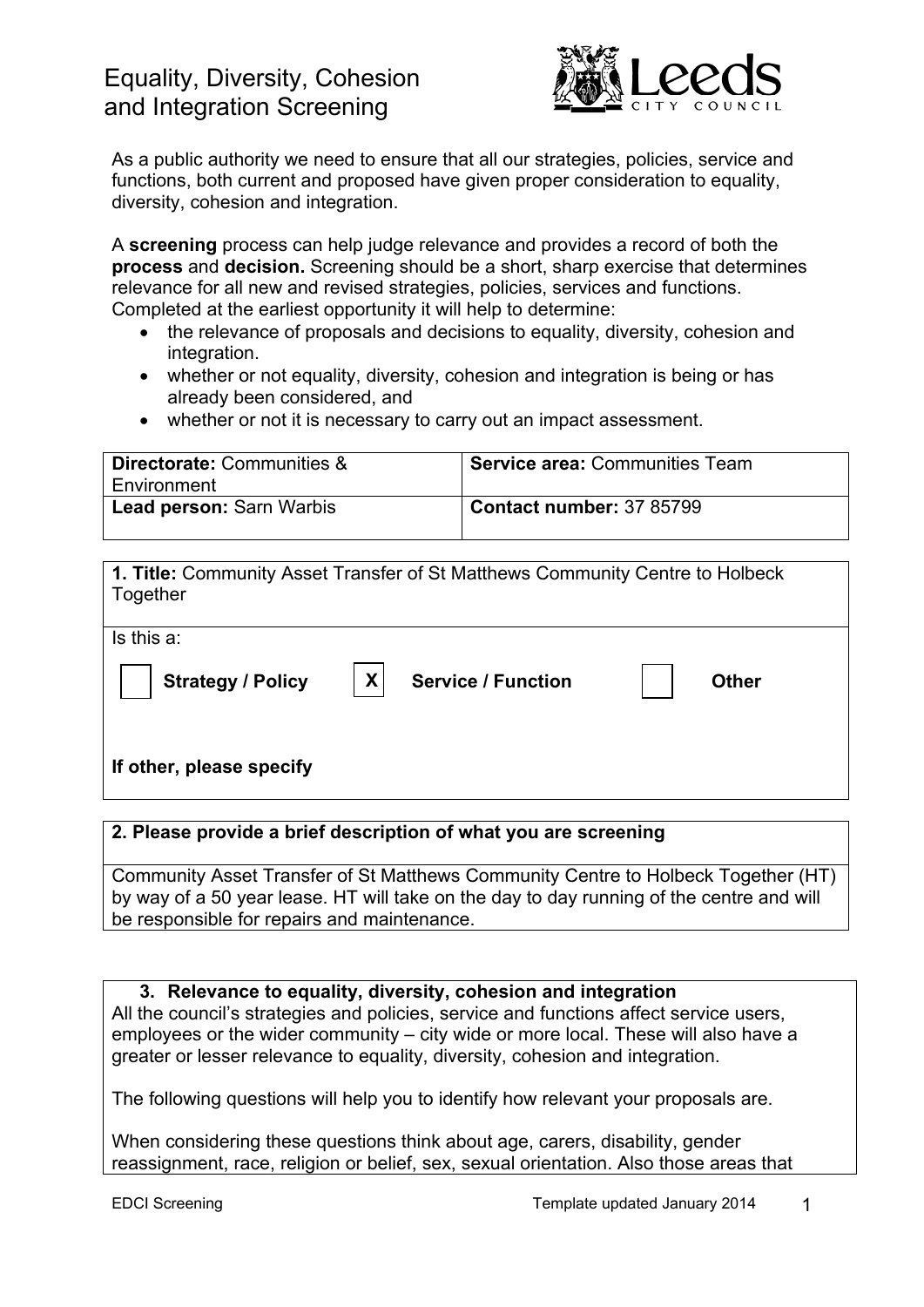| impact on or relate to equality: tackling poverty and improving health and well-being.                                                                                                                                    |     |           |  |
|---------------------------------------------------------------------------------------------------------------------------------------------------------------------------------------------------------------------------|-----|-----------|--|
| <b>Questions</b>                                                                                                                                                                                                          | Yes | <b>No</b> |  |
| Is there an existing or likely differential impact for the different<br>equality characteristics?                                                                                                                         | X   |           |  |
| Have there been or likely to be any public concerns about the<br>policy or proposal?                                                                                                                                      |     | X         |  |
| Could the proposal affect how our services, commissioning or<br>procurement activities are organised, provided, located and by<br>whom?                                                                                   |     | X         |  |
| Could the proposal affect our workforce or employment<br>practices?                                                                                                                                                       |     | X         |  |
| Does the proposal involve or will it have an impact on<br>Eliminating unlawful discrimination, victimisation and<br>$\bullet$<br>harassment<br>Advancing equality of opportunity<br>$\bullet$<br>Fostering good relations |     | X         |  |

If you have answered **no** to the questions above please complete **sections 6 and 7**

If you have answered **yes** to any of the above and;

- Believe you have already considered the impact on equality, diversity, cohesion and integration within your proposal please go to **section 4.**
- Are not already considering the impact on equality, diversity, cohesion and integration within your proposal please go to **section 5.**

## **4. Considering the impact on equality, diversity, cohesion and integration**

If you can demonstrate you have considered how your proposals impact on equality, diversity, cohesion and integration you have carried out an impact assessment.

Please provide specific details for all three areas below (use the prompts for guidance).

 **How have you considered equality, diversity, cohesion and integration?**  (**think about** the scope of the proposal, who is likely to be affected, equality related information, gaps in information and plans to address, consultation and engagement activities (taken place or planned) with those likely to be affected)

HT will operate the centre, encouraging use by all sections of the local community. All current users have been consulted individually as the prosed transfer of the centres has been developed.

## **Key findings**

**(think about** any potential positive and negative impact on different equality characteristics, potential to promote strong and positive relationships between groups, potential to bring groups/communities into increased contact with each other, perception that the proposal could benefit one group at the expense of another)

St Mathews Community Centre hosts activities aimed at the general local community as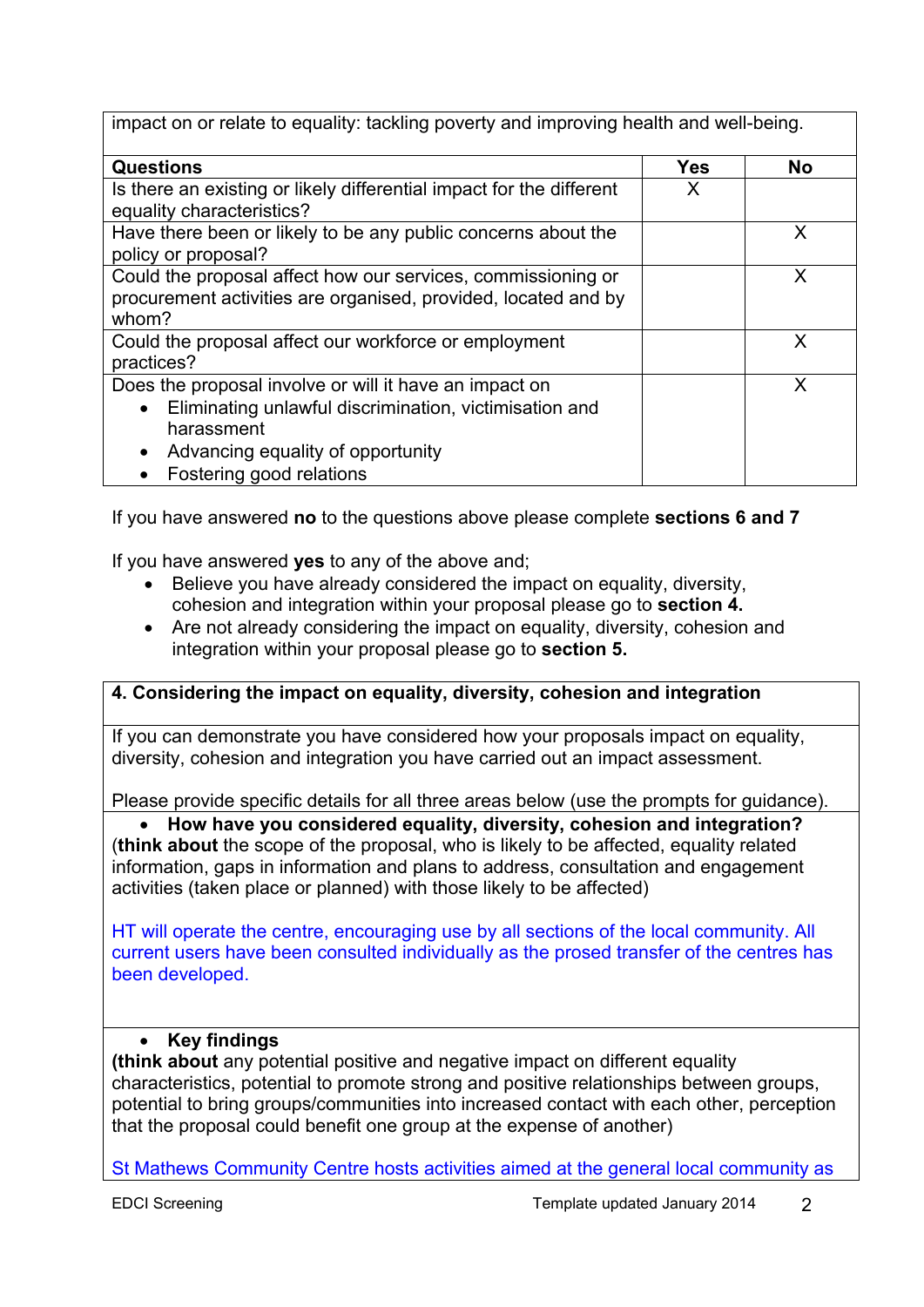well as activities run by groups catering for specific sectors of the community, including sessions for:

people aged 60 or over

people with specific physical and mental health issues people belonging to specific faith groups

HT has experience of running community activities for older people in the Holbeck area and are moving to offering activities for the wider community. Their model is to promote inclusion and to engage with the local community to provide support and guidance to local groups and individuals and tailor the offer at the centre to meet the needs of local people.

# **Actions**

**(think about** how you will promote positive impact and remove/ reduce negative impact)

All current groups will continue to use the centre as they have under Leeds City Council management.

HT has a model in place which will involve close liaison with existing users, and other members of the local community, to improve the offer in place.

| 5. If you are not already considering the impact on equality, diversity, cohesion and<br>integration you will need to carry out an impact assessment. |  |  |
|-------------------------------------------------------------------------------------------------------------------------------------------------------|--|--|
| Date to scope and plan your impact assessment:                                                                                                        |  |  |
| Date to complete your impact assessment                                                                                                               |  |  |
| Lead person for your impact assessment<br>(Include name and job title)                                                                                |  |  |

| 6. Governance, ownership and approval<br>Please state here who has approved the actions and outcomes of the screening |                                                 |             |  |
|-----------------------------------------------------------------------------------------------------------------------|-------------------------------------------------|-------------|--|
| <b>Name</b>                                                                                                           | Job title                                       | <b>Date</b> |  |
| <b>Sarn Warbis</b>                                                                                                    | Senior Policy and<br><b>Performance Officer</b> | 24/10/19    |  |
| Date screening completed                                                                                              |                                                 | 24/10/19    |  |

## **7. Publishing**

Though **all** key decisions are required to give due regard to equality the council **only** publishes those related to **Executive Board**, **Full Council, Key Delegated Decisions** or a **Significant Operational Decision.**

A copy of this equality screening should be attached as an appendix to the decision making report:

Governance Services will publish those relating to Executive Board and Full